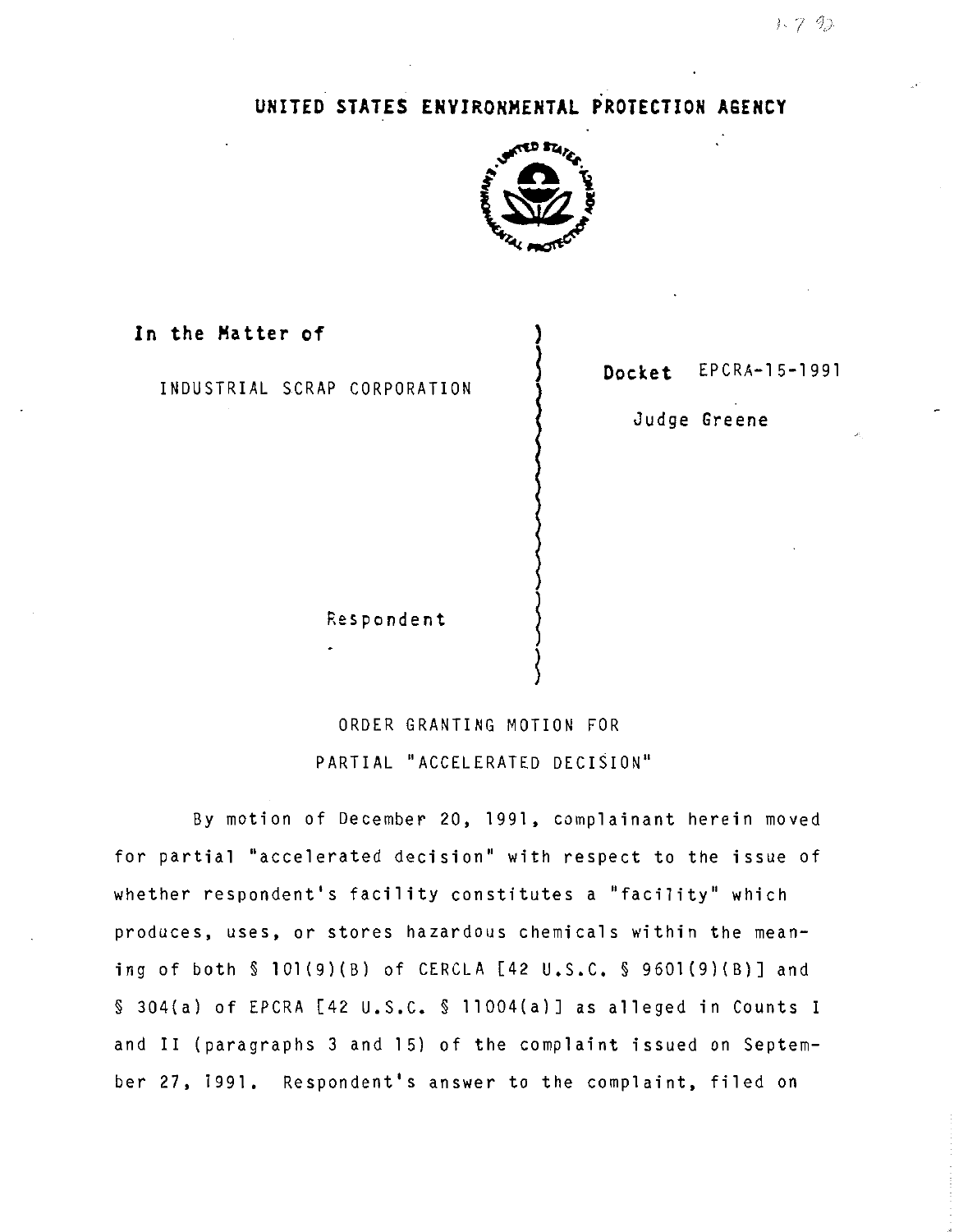on October 21, 1991, admitted that it is a "facility" within the meaning of §101(9)(A) of CERCLA, denied as to §101(9)(B), admitted that **it** "may be" a facility as defined in §329(4) of EPCRA but denied that **it** is a facility "as described in Section 304(a) of EPCRA, 42 U.S.C. 110004(a) [sic] as it is not a facility at which a hazardous chemical is produced, used, or stored".

Based upon the pleadings and complainant's motion *11,* it is hereby ORDERED that complainant's motion for "accelerated decision" with respect to the issue of whether respondent's facility is a "facility" within the meaning of§ 101(9)(B) of CERCLA and  $$304(a)$  of EPCRA is hereby granted. 2/

Opinion, Findings, and Conclusions of Law to follow.

J. F. Greene Administrative Law Judge

Washington, D. C. January 7, 1992

1/ As of 5:00 p.m. EST on January 7, 1992, no response to complainant's motion had been received by the regional hearing clerk.

2/ Complainant moved in the alternative for an order to strike respondent's denials that **it** is a facility as alleged. Since partial "accelerated decision" has been granted, it is not necessary to address this portion of the motion.

 $2 -$